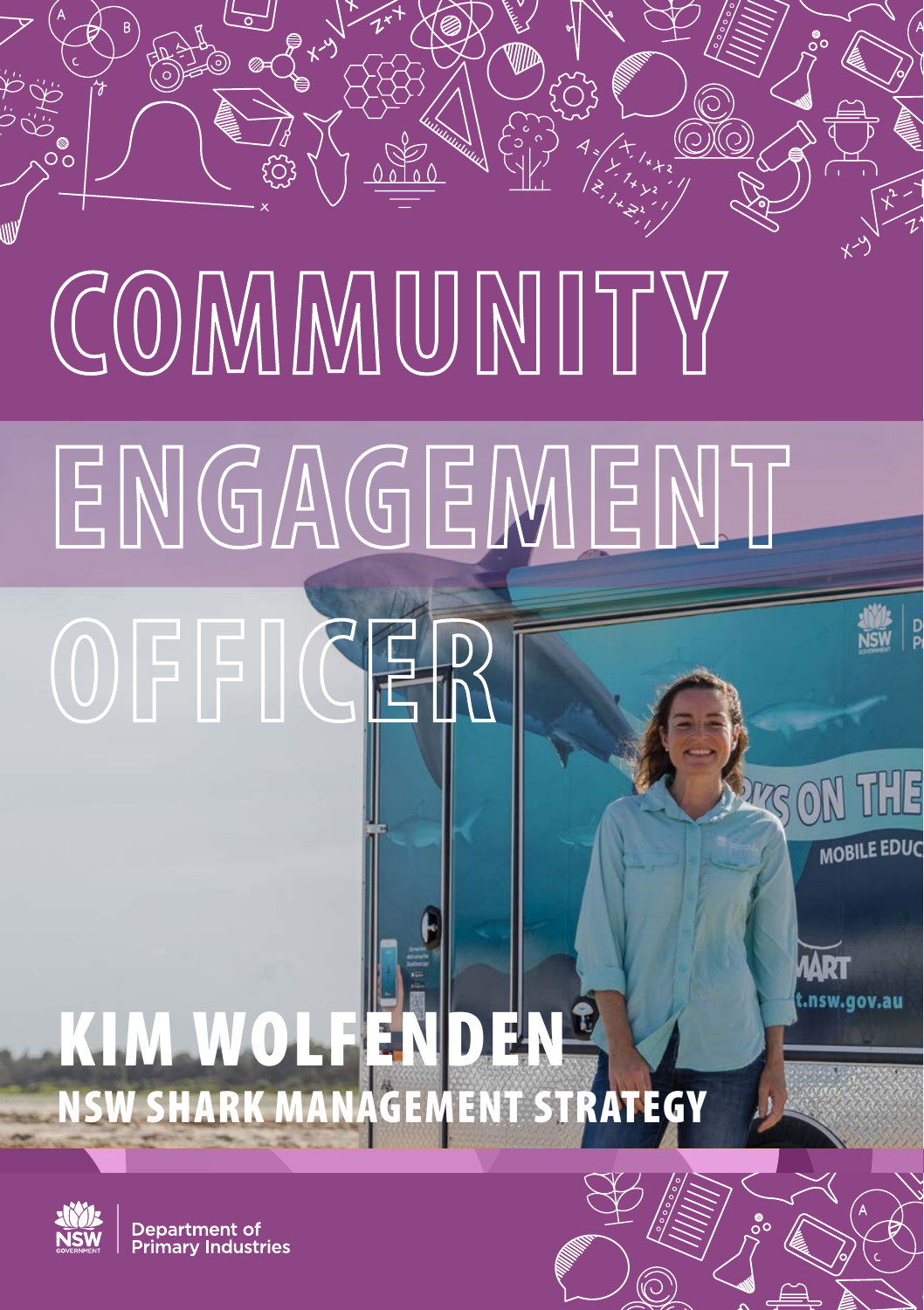# **PURPOSE OF YOUR ROLE**

I lead the Community Engagement Team for the NSW Shark Management Strategy. The aim of this Strategy is to find ways to help protect people from shark interactions whilst minimising harm to sharks and other wildlife.

The purpose of my role is to lead a team that works to connect with beach communities. We help explain trials of different technologies like drones and SMART drumlines and listen to community views. We also work to share the latest shark science from our amazing researchers and educate people about how to be 'SharkSmart' whilst they are at the beach.

## **How does that help build stronger primary industries?**

To build stronger primary industries, we need to work as close as we can with communities, industries and people, which is what my job is all about. The Shark Management Strategy also helps keep people safe, whilst protecting our aquatic resources and environment.



#### **A TYPICAL DAY IN YOUR ROLE**

A typical day for me at the moment could be anything from working with our scientists and media team to learn about research findings and design how to best communicate this science, to planning stakeholder meetings, Council forums and education events. After five years of trialling all of these amazing new technologies and researching sharks we have a lot of information and , my role is now focused on sharing all of the results with our beach authorities and Councils. All of this new information will help governments and communities make decisions.



### **TRAINING / EDUCATION**

I studied a Bachelor of Communications and then went on and completed a Masters of Environmental Science. I think having both science and communications training has been a great base for this work.



#### **PERSONAL ATTRIBUTES THAT ARE USEFUL IN THIS ROLE?**

- To work in community engagement, you really need to be a very good listener, particularly when it comes to a topic like sharks, because people can have such different views and perspectives.
- You need to be an excellent communicator, who is creative and able to translate complex science into meaningful information.
- $\blacksquare$  I also think it helps to be authentic and have a sense of humour! You are working with so many different people and being authentic is the key to establishing meaningful relationships.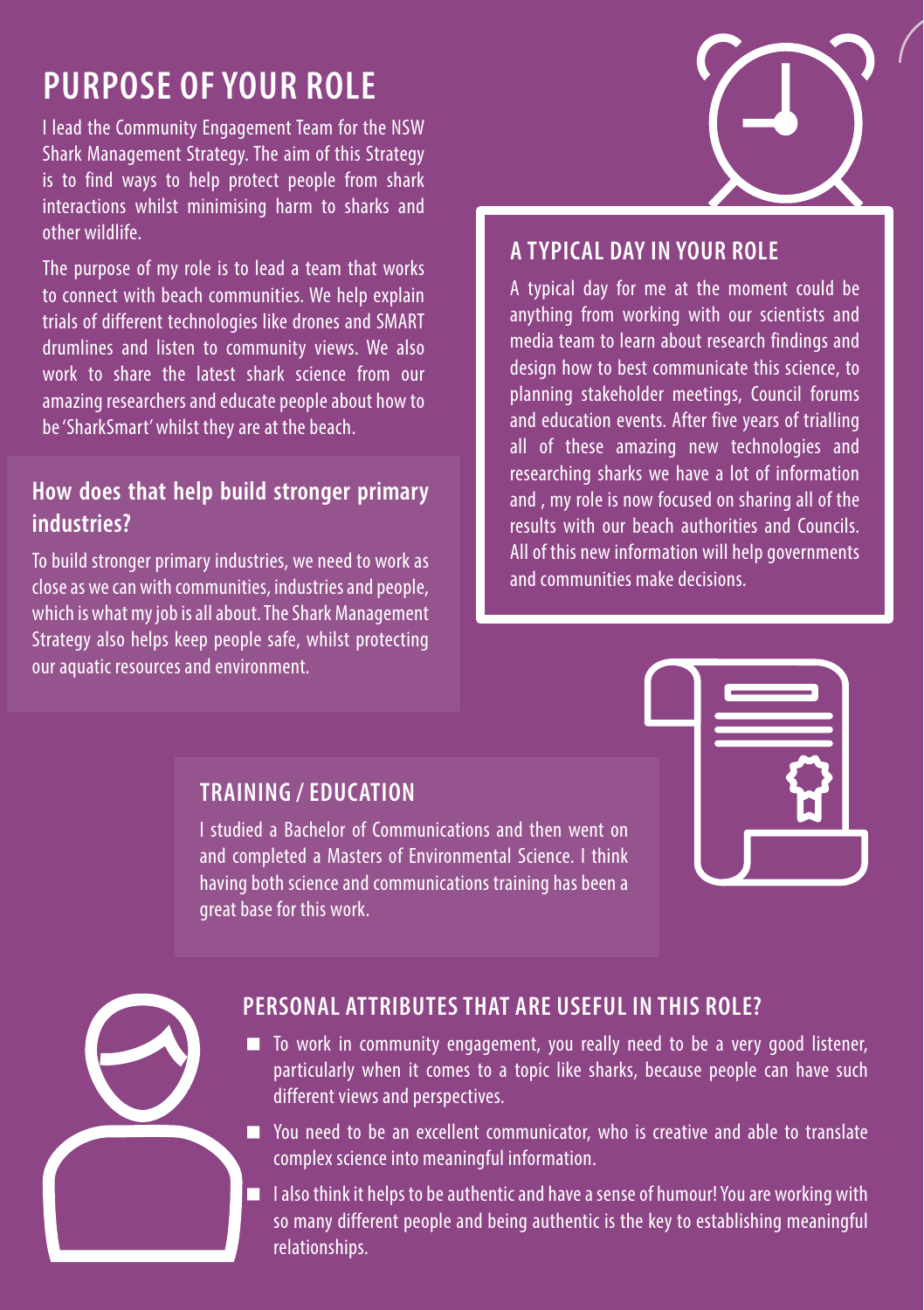# *"There is always a way for you to work your way into the career you want and if you are passionate about what you do it makes it very easy to come to work."*

# **WHAT IMPACT DO YOU SEE TECHNOLOGY HAVING IN THIS FIELD IN THE NEXT 20 YEARS?**

I think technology can bring so many exciting things into this field but what is unique about community engagement is that human connection is the key. I don't think technology can ever replace having a conversation on a beach with someone face to face, or how it feels to tell each other stories in person. I do get really excited to think what could be possible in 20 years – who knows, we could bring virtual sharks into classrooms!





I think we could do without sensationalised stories about sharks. The social research work that DPI has done shows that people want science to lead the conversation rather than fear. When we think about how many people are in the ocean every day, the chance of being bitten by a shark is low. In saying that, when it happens, it is of course, so traumatic for all of the people involved and we should never downplay that trauma.

# **DOES CREATIVITY PLAY A PART IN THIS ROLE?**

Absolutely! Creativity and community engagement go hand in hand. Our team used creative thinking to design a mobile shark education trailer to travel around the NSW, to create videos, interactive activities and events. One of my favourite moments of creativity, was using a sand sculpture artist to make a huge hammerhead shark out of sand for a schools event and all the kids got to learn how to make sharks out of sand. I get to be really creative in my job, which is one of the reasons I love it so much.